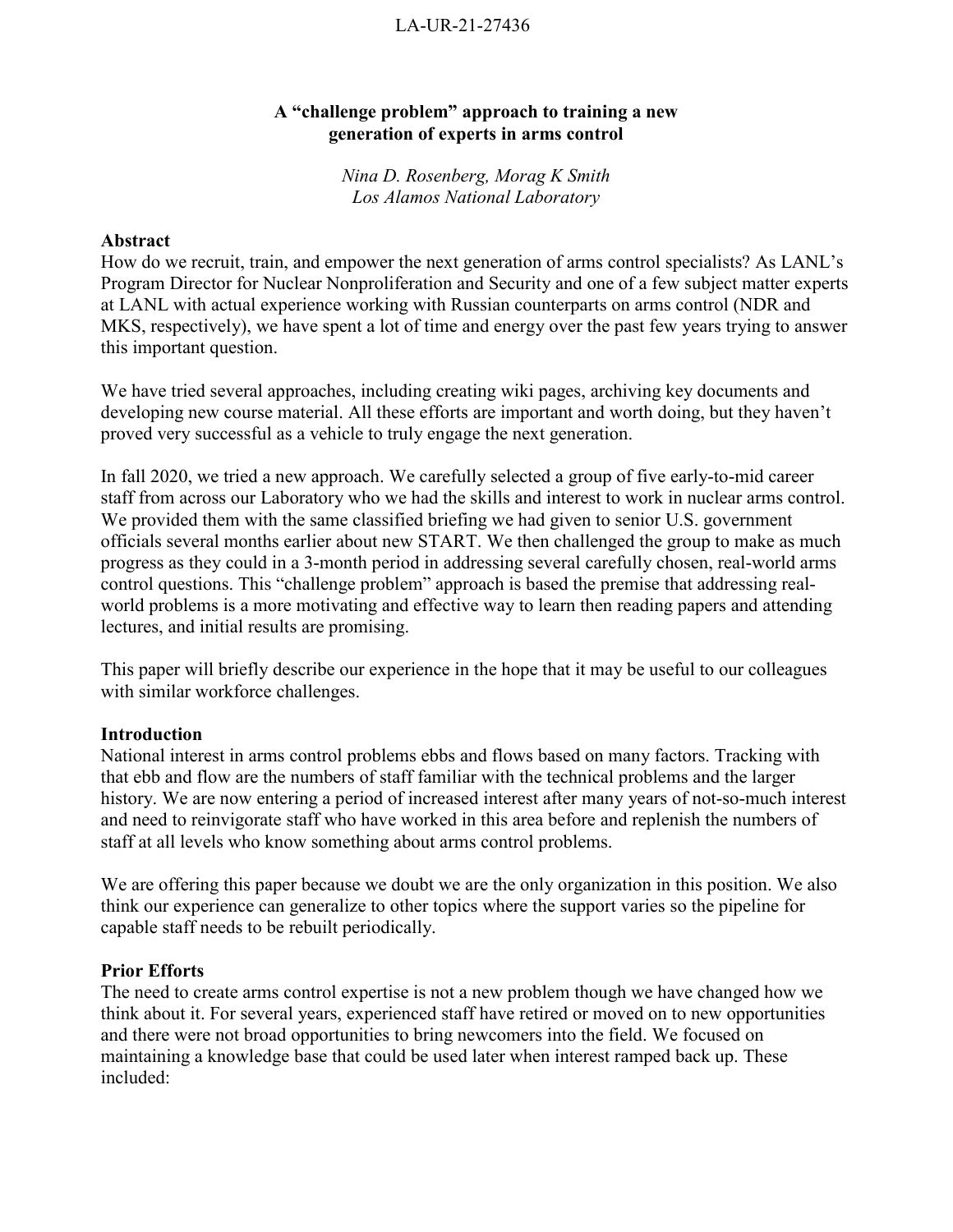- Wiki The goal here is to create a hyperlinked set of discussions and relevant references as a resource for anyone working on the technical side of arms control. The hope is to develop a reference that fills the gap between policy and history materials and technical papers that do not relate specifically to arms control problems. ###Reference###
- Archives Partially in support of the wiki and partially to avoid losing relevant materials, an effort has been underway to collect, digitize, and catalogue the papers, notes, and other materials from LANL staff previously involved in arms control.
- Mentoring The Arms Control, Treaty Verification, and Disarmament Subcommittee has developed a mentoring program linking experienced arms control staff to new comers in the field. [1] LANL has participated in this effort, but there is a barrier to entry in that mentees already have some interest in arms control.

None of these really took off within LANL. LANL is supporting these in the broader community and refer those interested to an INMM presentation this year.

- An Introduction To Arms Control At The Intersection Of Policy And Technology. Selected Topics From The ACTVD Arms Control Primer [2]

As interest in arms control began ramping up gain, solving this problem became more urgent. We know we need to

- Give staff a chance to learn more about the technical aspects of arms control
- Add to LANL's pool of technical experts with some familiarity with the problems
- Prepare for future opportunities in this area
- Generate new ideas and connections

In the fall of 2020, we tried a new approach, which we are calling a "challenge problem" approach that more directly address what we needed.

# **The "Challenge Problem" approach**

The idea behind a "Challenge Problem" is to define an interesting problem, the "Challenge" and minimize barriers to entry for people to try and solve the problem. The first part makes the effort relevant to the real world, so is more engaging than reading papers to create a wiki or an archive. The second part avoids the issue that getting a proposal funded to develop a new idea is easier if you already have a track record in the field.

The DARPA Red Balloon Challenge is a good example. In 2009, DARPA posed a problem, on a given day find 10 red balloons that will appear in various locations across the United States. The challenge was focused on creating new ideas for how communications interact with the internet and social networking. As a model for us, it showed how posing a new question to those who may or may not have considered it before, intentionally limiting the amount of time available and letting people engage a "fun" puzzle, can lead to new engagement and new ideas. [3]

Cohort 1 was composed of staff relatively early in their careers. None were brand new to LANL, but all were new to arms control. This allowed us to draw on their existing expertise, but add to it to begin creating a new generation of expertise.

Cohort 2 was composed of staff who had significant program responsibilities, such as program managers or the leads for larger projects. This also allowed us to draw on their existing expertise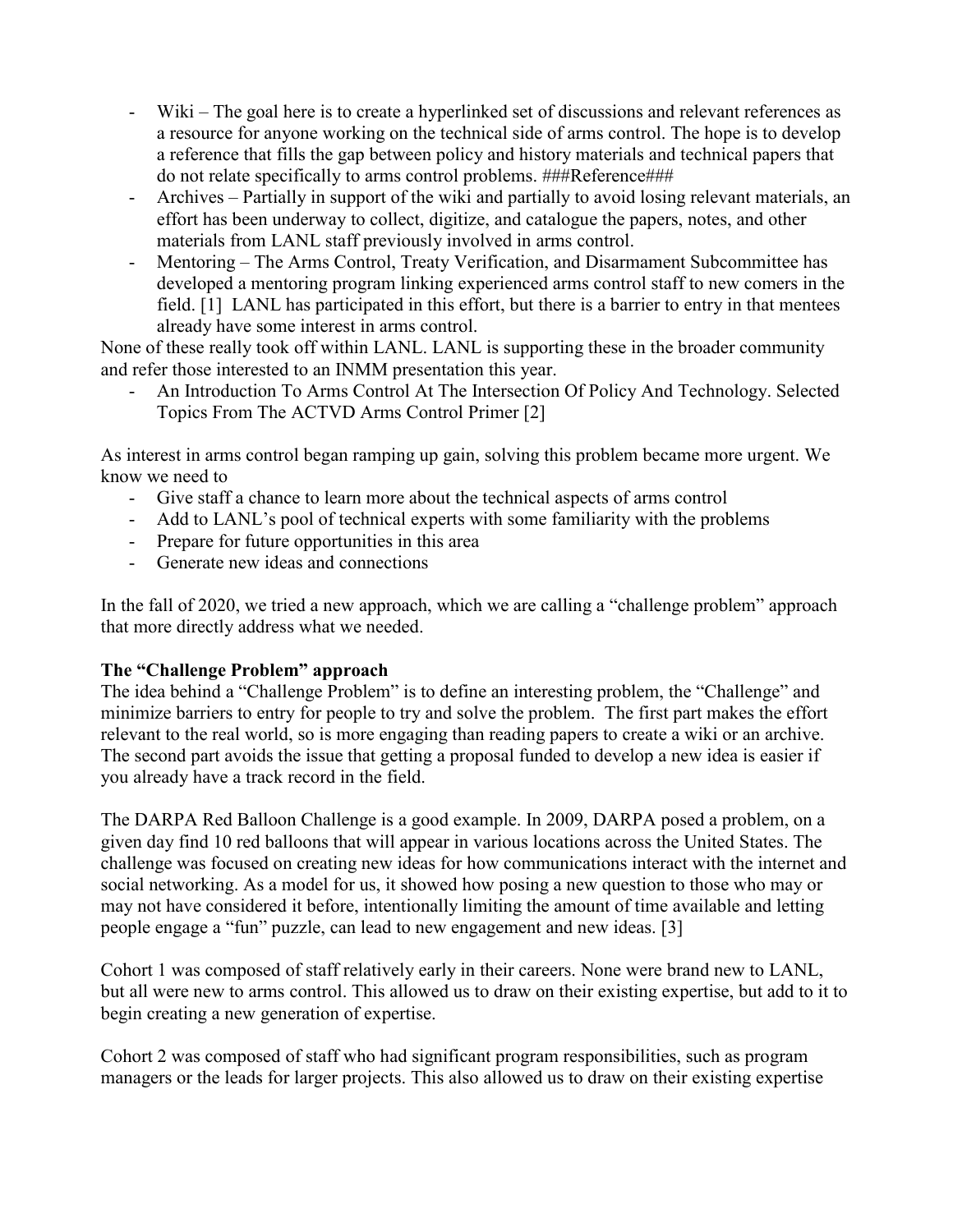while adding to the pool of potential arms control expertise and incorporating their pre-existing skills in thinking about what a sponsor needs.

We used the same initial approach with both groups. We provided a briefing on the basics of arms control, an overview of the history of arms control, the larger problem frame work, and current problems. We gave both groups the same (classified) briefings on-site based on prior presentations we've provided very senior USG officials who came to LANL in the past few years to learn about AC for real world mission needs. In addition, they were sent reading materials and some additional special speakers were scheduled.

We then suggested several realistic, real-world questions for the group to focus on, similar to

- How can we determine presence or absence of high explosive?
- How can we evaluate monitoring scenarios?
- How do we count number of warheads in a container?

along with a number of other topics that have been previously identified as incompletely solved.

The expectation was not that either cohort would come up with a brand new approach during this brief exercise, rather it was to provide a vehicle for diving in and learning. The use of real, unsolved questions provided a framework and motivation for exploring a range of solutions, bounded by time and budget. Each cohort was given an end date at which point they gave a final presentation to a range of line and program managers.

# **Results**

Cohort 1 was assembled just as the winter surge in pandemic numbers started so while it was possible to have some meetings on site, they were limited in how much they could meet directly and how deep into classified topics they could go. The work they were able to complete centered around the question: "How can we distinguish between one and multiple warheads on a missile without revealing sensitive information?" They completed a literature review and discussions to identify past work and possible options. They then did their own overview of solutions and down selected to a couple of options informed by a systems engineering methodology.

One tweak to our direction to Cohort 2 based on Cohort 1's experience was to think a bit more about new ideas which could lead to new proposals. That was to help push things a bit beyond what has been done already. The work done by Cohort 2 was similar to that by the earlier group, but they were able to identify and do some initial modeling on a possible new approach to warhead verification.

More important than the technical output of either Cohort was the feedback from the participant. All participants expressed appreciation for the opportunity. It was clear based on their presentations and later discussions that all participants gained better understanding of the problem space in general and an appreciation for some of the constraints arms control brings to measurements. These included:

- Understanding the difficulty of balancing the need to protect sensitive information and the need to get a sufficient signature to confirm a declaration.
- The limits of novel technologies. For example, measurements that took too long or exposed the weapon to previously unconsidered conditions may not be usable.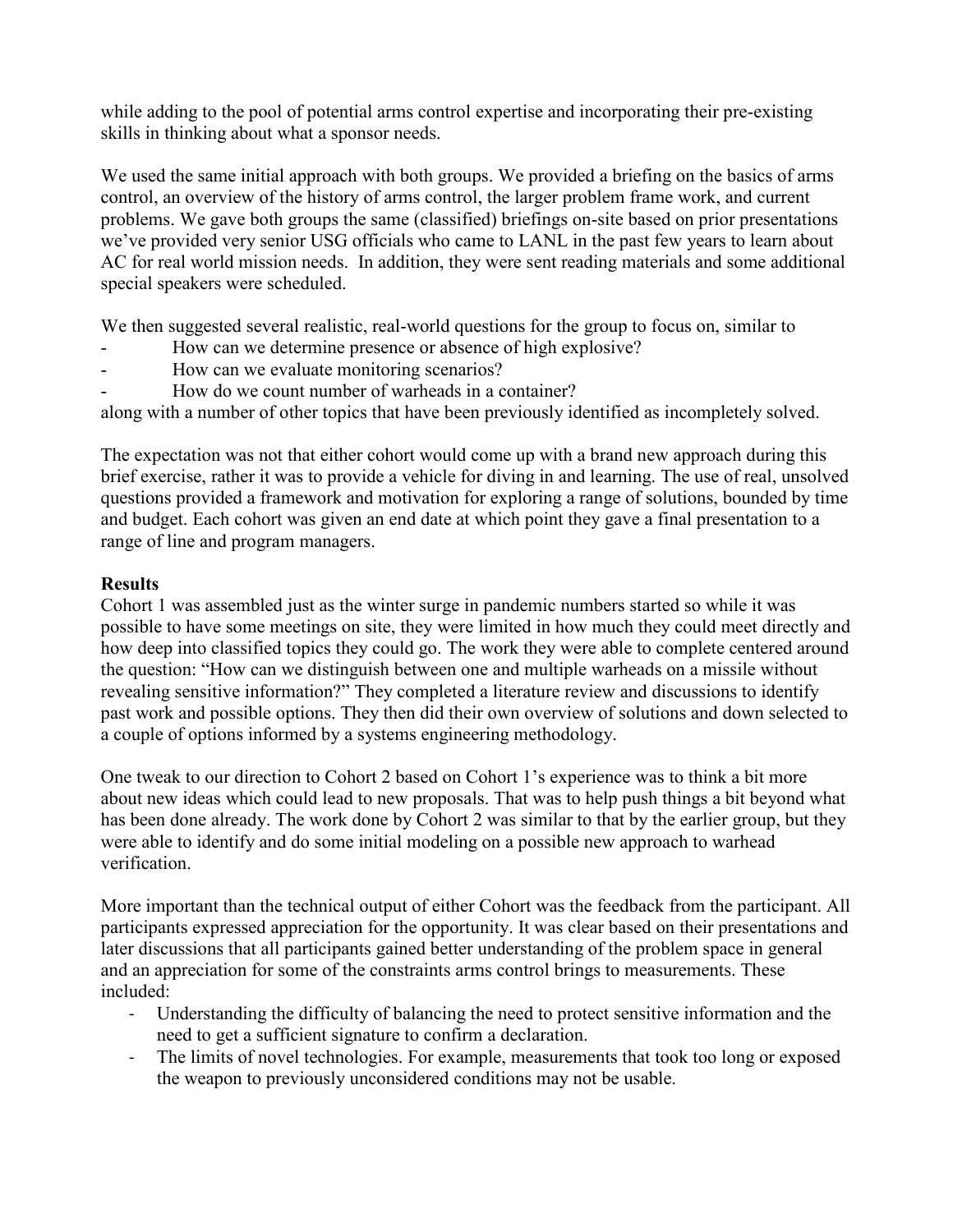- Counting weapons pose significantly different problems than counting delivery vehicles.

In both cases, as line and program managers with experience in this area, we were impressed by what was generated given the relatively short timelines. While it is still too early know who from the groups will participate in deeper efforts in arms control, we are continuing to engage them with workshop opportunities and proposal development.

## **Conclusions, Recommendations, and Future Plans**

There are some things we would change based on our experience with the first two cohorts.

- We need to consider team balance in areas of expertise. These cohorts were radiation detector focused. This made it difficult in each case for a non-radiation expert to contribute. In the future, we will consider centering about other areas of expertise.
- While COVID limitations were beyond our control, the first cohort was heavily constrained by limits on meeting in person and in secure facilities. The second cohort was less constrained, but still unable to work as closely together as would be ideal. In the future, we expect staff will be able to do more getting together to talk through ideas.

We intentionally constrained the amount of time available in order to limit the demands we were making on already busy staff. However, a common theme once interest was piqued

was a desire for more time to study the history of research on specific problems and past measurement systems, classified and unclassified. We are addressing this in part by bringing participants in on current workshops so they can be part of discussions of where things are now and why.

- More forward thinking background material and proposals, as opposed to focusing on past (expired) treaties, were requested. We are providing new speakers who can address more current perspectives though to some extent forward thinking will have to be guesswork.
- It would be useful if the participants had more information on nuclear weapons themselves. A basics of nuclear weapons will be considered both for new cohorts and for past participants to help their understanding.

Compared to our other efforts, this was a resounding success. Both cohorts remained engaged through the end of the defined tasking and provided good out briefs on their results and experience. Staff involved in the effort both provided positive feedback about the experience and have been willing to participate in follow-on efforts. This meets our original objective of getting a new generation of LANL staff involved in arms control and gives us a basis on which to continue building momentum.

Select a small group of peers who can work on a topic for a short period of time Provide them with introductory materials and resources along thw way Pose interesting questions Set a deadline and a goal (briefing to management) Turn them loose

Figure 1 summarizes our process that we hope to continue to use with new cohorts. One option is to bring together another group of early career radiation detection focused staff. Another is to look at

experts from a different area, such as seismology and related detonation detection experts who could look at a different set of *Figure 1 Arms Control Challenge Process*